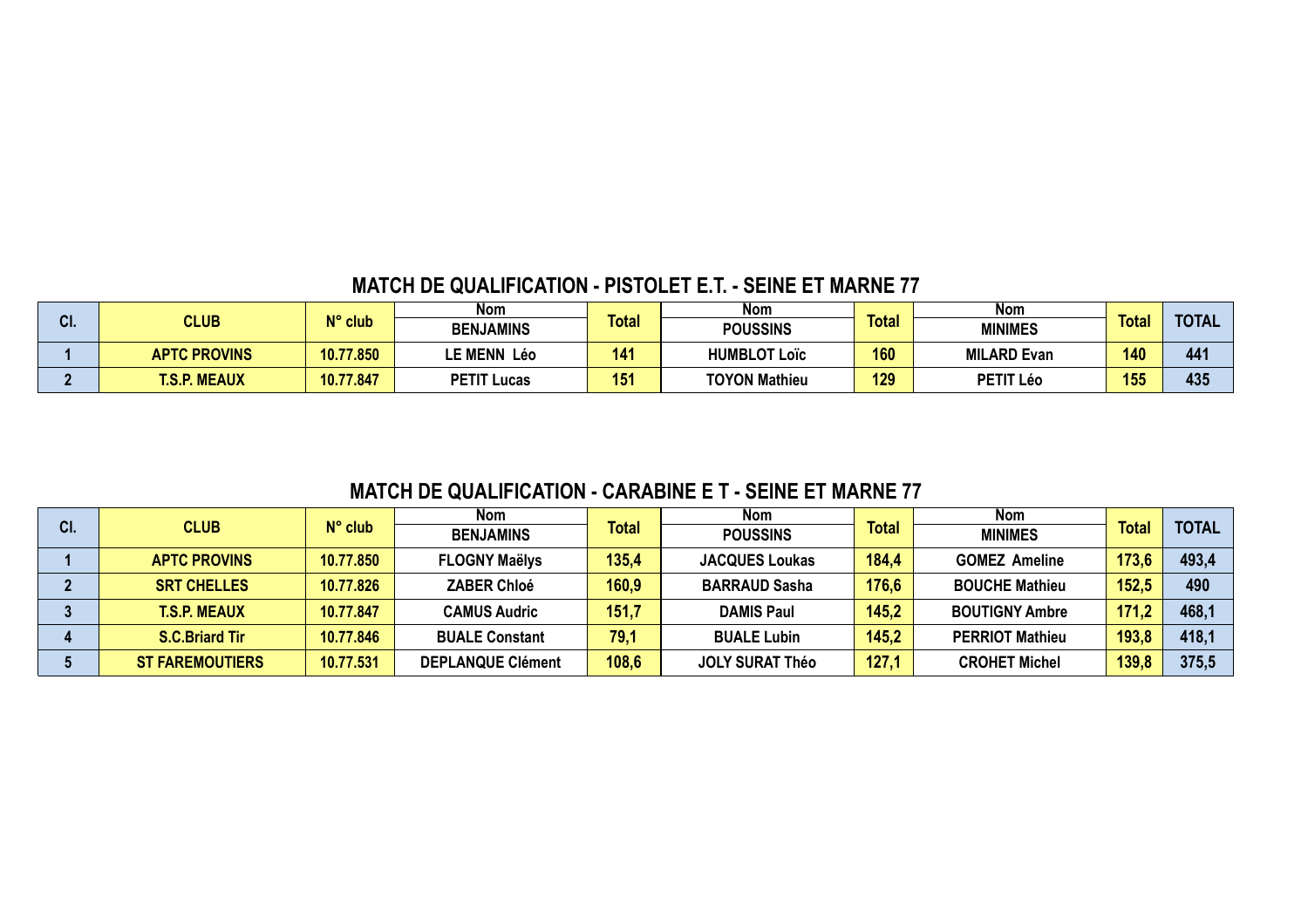|             |                        |                  | Nom                      |              | Nom                    |       | Nom                    |              |              |
|-------------|------------------------|------------------|--------------------------|--------------|------------------------|-------|------------------------|--------------|--------------|
| <b>CLUB</b> |                        | $N^{\circ}$ club | <b>BENJAMINS</b>         | <b>Total</b> | <b>POUSSINS</b>        | Total | <b>MINIMES</b>         | <b>Total</b> | <b>TOTAL</b> |
|             | <b>APTC PROVINS</b>    | 10.77.850        | <b>FLOGNY Maëlys</b>     | 135.4        | <b>JACQUES Loukas</b>  | 184.4 | <b>GOMEZ Ameline</b>   | 173.6        | 493,4        |
|             | <b>SRT CHELLES</b>     | 10.77.826        | <b>ZABER Chloé</b>       | 160.9        | <b>BARRAUD Sasha</b>   | 176.6 | <b>BOUCHE Mathieu</b>  | 152.5        | 490          |
|             | <b>T.S.P. MEAUX</b>    | 10.77.847        | <b>CAMUS Audric</b>      | 151.7        | <b>DAMIS Paul</b>      | 145.2 | <b>BOUTIGNY Ambre</b>  | 171.2        | 468.1        |
|             | S.C.Briard Tir         | 10.77.846        | <b>BUALE Constant</b>    | 79.1         | <b>BUALE Lubin</b>     | 145.2 | <b>PERRIOT Mathieu</b> | 193.8        | 418.1        |
|             | <b>ST FAREMOUTIERS</b> | 10.77.531        | <b>DEPLANQUE Clément</b> | 108.6        | <b>JOLY SURAT Théo</b> | 127,1 | <b>CROHET Michel</b>   | 139,8        | 375,5        |

#### **MATCH DE QUALIFICATION - CARABINE E T - SEINE ET MARNE 77**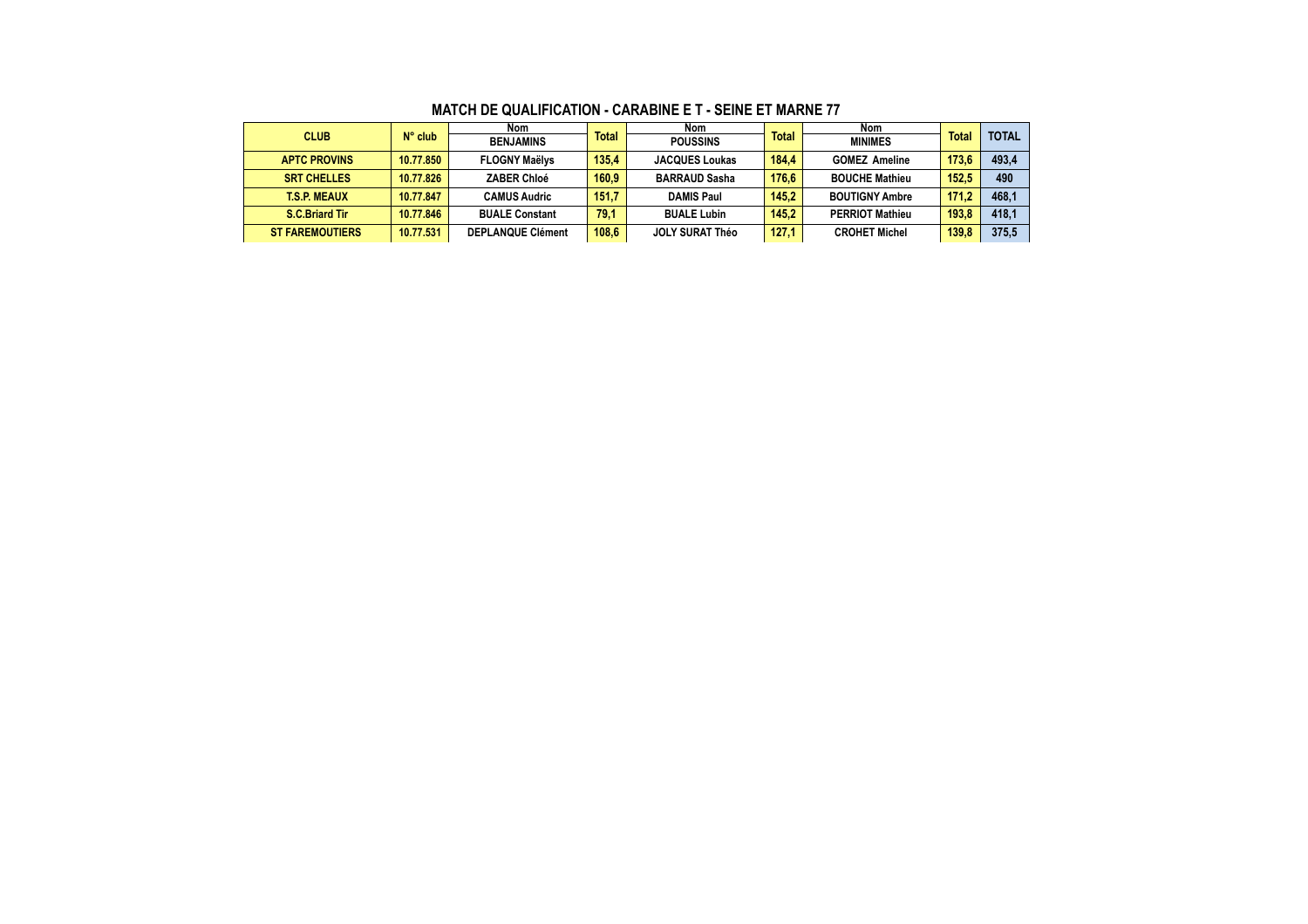



## **MATCH DE QUALIFICATION - PISTOLET - SEINE ET MARNE 77**

| <b>CLUB</b>                | <b>1er Tireur</b>          | <b>Total</b> | 2ème Tireur                | <b>Total</b> | <b>3ème Tireur</b>          | <b>Total</b> | 4ème Tireur              | <b>Total</b> | 5ème Tireur                 |              | <b>TOTAL</b> |
|----------------------------|----------------------------|--------------|----------------------------|--------------|-----------------------------|--------------|--------------------------|--------------|-----------------------------|--------------|--------------|
|                            |                            |              |                            |              |                             |              |                          |              |                             | <b>Total</b> |              |
| <b>T.S.PAYS DE MEAUX</b>   | <b>COTTRAY Lucas</b>       | 259          | <b>MARIN Jacques-André</b> | 266          | <b>MANTEL Ghislain</b>      | 266          | <b>VALERO Fabien</b>     | 283          | <b>WIEROSKI Hervé</b>       | 275          | 1349         |
| <b>S.T. MONTEREAU</b>      | <b>EKERT Edouard</b>       | 260          | <b>CATINEAU Patrick</b>    | 263          | <b>LELOUP Daniel</b>        | 258          | ROUSSILLO Christophe     | 273          | <b>HEDOU Thomas</b>         | 279          | 1333         |
| <b>S.T.REG MORET LOING</b> | <b>HANNOUANT Didier</b>    | 261          | <b>MARMOUSET Régis</b>     | 266          | <b>CAPSALIS Blandine</b>    | 271          | <b>NOBILI Rodolphe</b>   | 265          | <b>CAPSALIS Rony</b>        | 265          | 1328         |
| <b>ASS PROVINOISE TIR</b>  | <b>CASTANIER Sébastien</b> | 264          | <b>BOY Claire</b>          | 263          | <b>GALUCHOT Bruno</b>       | 246          | <b>GALUCHOT Thibault</b> | 249          | <b>NICOLAS Benjamin</b>     | 275          | 1297         |
| <b>CSLG MELUN</b>          | <b>BOREL Raphaëlle</b>     | 271          | <b>RAYMOND Béatrice</b>    | 237          | <b>CERRA-LANGRY Anthony</b> | 263          | <b>DARCY Sandrine</b>    | 242          | <b>GABORY Bénédicte</b>     | 262          | 1275         |
| <b>S. C. BRIARD TIR</b>    | <b>BOYET Franck</b>        | 273          | <b>GILLER Yannick</b>      | 248          | <b>BARBE Nicolas</b>        | 248          | <b>PERRIOT Sacha</b>     | 262          | <b>BARBOT Valérie</b>       | 240          | 1271         |
| <b>S.T. FAREMOUTIERS</b>   | <b>BIMBASIC Slobodan</b>   | 252          | <b>POUILLOT Pauline</b>    | 231          | <b>MILLOT Angélique</b>     | 255          | <b>FOUCART Laurent</b>   | 236          | <b>PERNEL Alain</b>         | 241          | 1215         |
| A.T.S.M.V                  | <b>CORBIZET Frédéric</b>   | 250          | <b>MERRY Raphaël</b>       | 203          | <b>TAMIC Nadine</b>         | 229          | <b>BAREILLE Carlyne</b>  | 244          | <b>MANS François-Xavier</b> | 222          | 1148         |

### **MATCH DE QUALIFICATION - CARABINE - SEINE ET MARNE 77**

| <b>CLUB</b>                | 1er Tireur             | <b>Total</b> | 2ème Tireur           | <b>Total</b> | 3ème Tireur                       | <b>Total</b> | 4ème Tireur            | <b>Total</b> | 5ème Tireur            | <b>Total</b> | <b>TOTAL</b> |
|----------------------------|------------------------|--------------|-----------------------|--------------|-----------------------------------|--------------|------------------------|--------------|------------------------|--------------|--------------|
| <b>CSLG MELUN</b>          | <b>RIOT Cécile</b>     | 277,9        | <b>DARCY Carine</b>   | 283,7        | <b>CARON Jérémy</b>               | 298,0        | <b>LEROUGE Maude</b>   | 287,3        | <b>MAQUIN Fabienne</b> | 285,6        | 1432,5       |
| <b>S.T. QUINCY-VOISINS</b> | <b>MESSAGER Jérôme</b> | 295.4        | <b>PERON Grégory</b>  | 284,9        | <b>ALBAN Guy</b>                  | 276,8        | <b>MORANT Mathieu</b>  | 277,9        | <b>ROY Eric</b>        | 285,4        | 1420,4       |
| <b>T.S.PAYS DE MEAUX</b>   | <b>COURCOUX Antony</b> | 297,8        | <b>PEYTOUT Warren</b> | 274,1        | <b>GROJSMAN Théo</b>              | 255,0        | <b>GADDI Elise</b>     | 279.2        | <b>VERDY Laurent</b>   | 274,9        | 1381,0       |
| S. C. BRIARD TIR           | <b>PERRIOT Sacha</b>   | 263.5        | <b>BARBOT Loïs</b>    |              | <b>291.4   KOUVTANOVITCH Axel</b> | 250.8        | <b>ROMAIN Isabelle</b> | 205,5        | DA SILVA Noémia        | 262,8        | 1274,0       |
| A.T.S.M.V                  | <b>BON Albert</b>      | 170.3        | De CLERCQ Alain       | 149.1        | <b>BON Gabriel</b>                | 169,6        | <b>DRIEUXSophie</b>    | 183,7        | <b>TAMIC Jan Fanch</b> | 262.5        | 935,2        |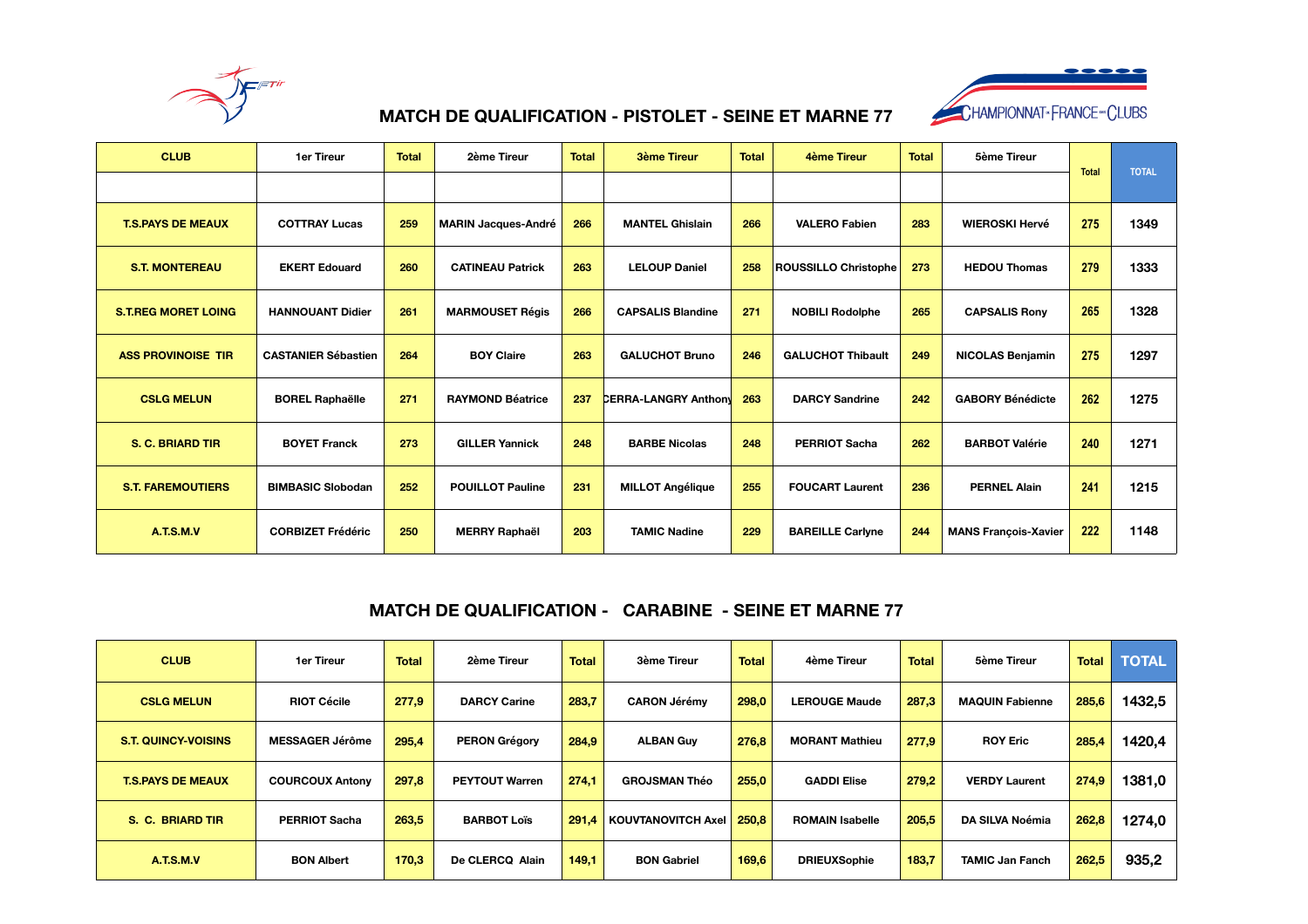

# PALMARES 2015 / 2016 CHAMPIONNAT DE FRANCE DES CLUBS 10 METRES



# PISTOLET SEINE ET MARNE 77

| <b>PLACE</b>    | <b>CLUBS</b>               | n° CLUB   | M Q  |                                            |
|-----------------|----------------------------|-----------|------|--------------------------------------------|
| 1               | <b>T.S.PAYS DE MEAUX</b>   | 10.77.847 | 1349 | <b>FINALE</b>                              |
| $\overline{2}$  | S. C. BRIARD TIR           | 10.77.846 | 1271 |                                            |
| $\overline{3}$  | <b>S.T. MONTEREAU</b>      | 10.77.833 | 1333 | PETITE<br>FINALE                           |
| 4               | <b>ASS PROVINOISE TIR</b>  | 10.77.850 | 1297 |                                            |
| 5               | <b>S.T.REG MORET LOING</b> | 10.77.900 | 1328 |                                            |
| $6\phantom{1}6$ | <b>CSLG MELUN</b>          | 10.77.540 | 1275 | FINALES                                    |
| 7               | <b>S.T. FAREMOUTIERS</b>   | 10.77.531 | 1215 | $\overline{4}$<br>$\overline{\phantom{0}}$ |
| 8               | A.T.S.M.V                  | 10.77.922 | 1148 |                                            |
|                 |                            |           |      |                                            |

# CARABINE SEINE ET MARNE 77

| 6                       | <b>CSLG MELUN</b>                 |           | 10.77.540 | 1275           | FINALES          |  |
|-------------------------|-----------------------------------|-----------|-----------|----------------|------------------|--|
| $\overline{7}$          | <b>S.T. FAREMOUTIERS</b>          | 10.77.531 | 1215      | $\overline{4}$ |                  |  |
| 8                       | A.T.S.M.V                         |           | 10.77.922 | 1148           |                  |  |
|                         |                                   |           |           |                |                  |  |
|                         | <b>CARABINE SEINE ET MARNE 77</b> |           |           |                |                  |  |
| <b>PLACE</b>            | <b>CLUBS</b>                      |           | n° CLUB   | M Q            |                  |  |
| 1                       | <b>S.T. QUINCY-VOISINS</b>        |           | 10.77.837 | 1420,4         |                  |  |
| $\overline{2}$          | S. C. BRIARD TIR                  |           | 10.77.846 | 1274,0         | <b>FINALE</b>    |  |
| $\overline{3}$          | <b>CSLG MELUN</b>                 |           | 10.77.540 | 1432,5         |                  |  |
| $\overline{\mathbf{4}}$ | <b>T.S.PAYS DE MEAUX</b>          |           | 10.77.847 | 1381,0         | PETITE<br>FINALE |  |
|                         |                                   |           |           |                |                  |  |